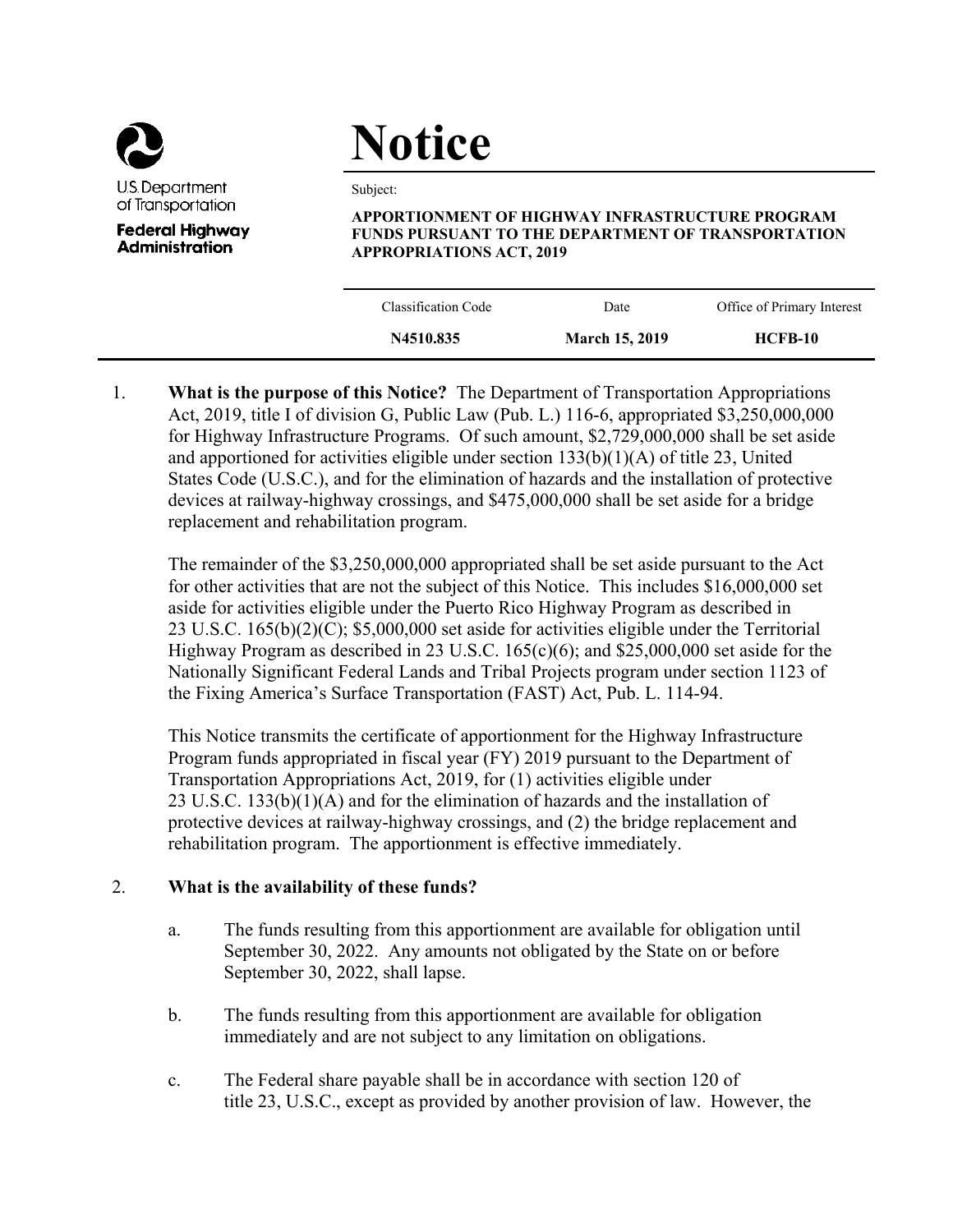application of the increased Federal share under 23 U.S.C. 120(c)(1) to funds from this apportionment is not subject to the cap on such uses that applies to funds apportioned under 23 U.S.C. 104.

| Program<br>Code | <b>Program Description</b>                                                                                                                                                                                                                              | <b>CFDA</b><br><b>Number</b> |
|-----------------|---------------------------------------------------------------------------------------------------------------------------------------------------------------------------------------------------------------------------------------------------------|------------------------------|
| Z904            | Highway Infrastructure - 23 U.S.C.<br>$133(b)(1)(A)$ activities in any area and for<br>the elimination of hazards and the<br>installation of protective devices at railway-<br>highway crossings in any area                                            | 20.205                       |
| Z905            | Highway Infrastructure - 23 U.S.C.<br>$133(b)(1)(A)$ activities in urbanized areas<br>with population over 200,000 and for the<br>elimination of hazards and the installation of<br>protective devices at railway-highway<br>crossings in such areas    | 20.205                       |
| Z906            | Highway Infrastructure $-23$ U.S.C.<br>$133(b)(1)(A)$ activities in areas with a<br>population over 5,000 to 200,000 and for<br>the elimination of hazards and the<br>installation of protective devices at railway-<br>highway crossings in such areas | 20.205                       |
| Z907            | Highway Infrastructure $-23$ U.S.C.<br>$133(b)(1)(A)$ activities in areas with a<br>population 5,000 and under and for the<br>elimination of hazards and the installation of<br>protective devices at railway-highway<br>crossings in such areas        | 20.205                       |
| Z908            | Bridge Replacement and Rehabilitation                                                                                                                                                                                                                   | 20.205                       |

d. The program codes to be used when obligating these funds are as follows: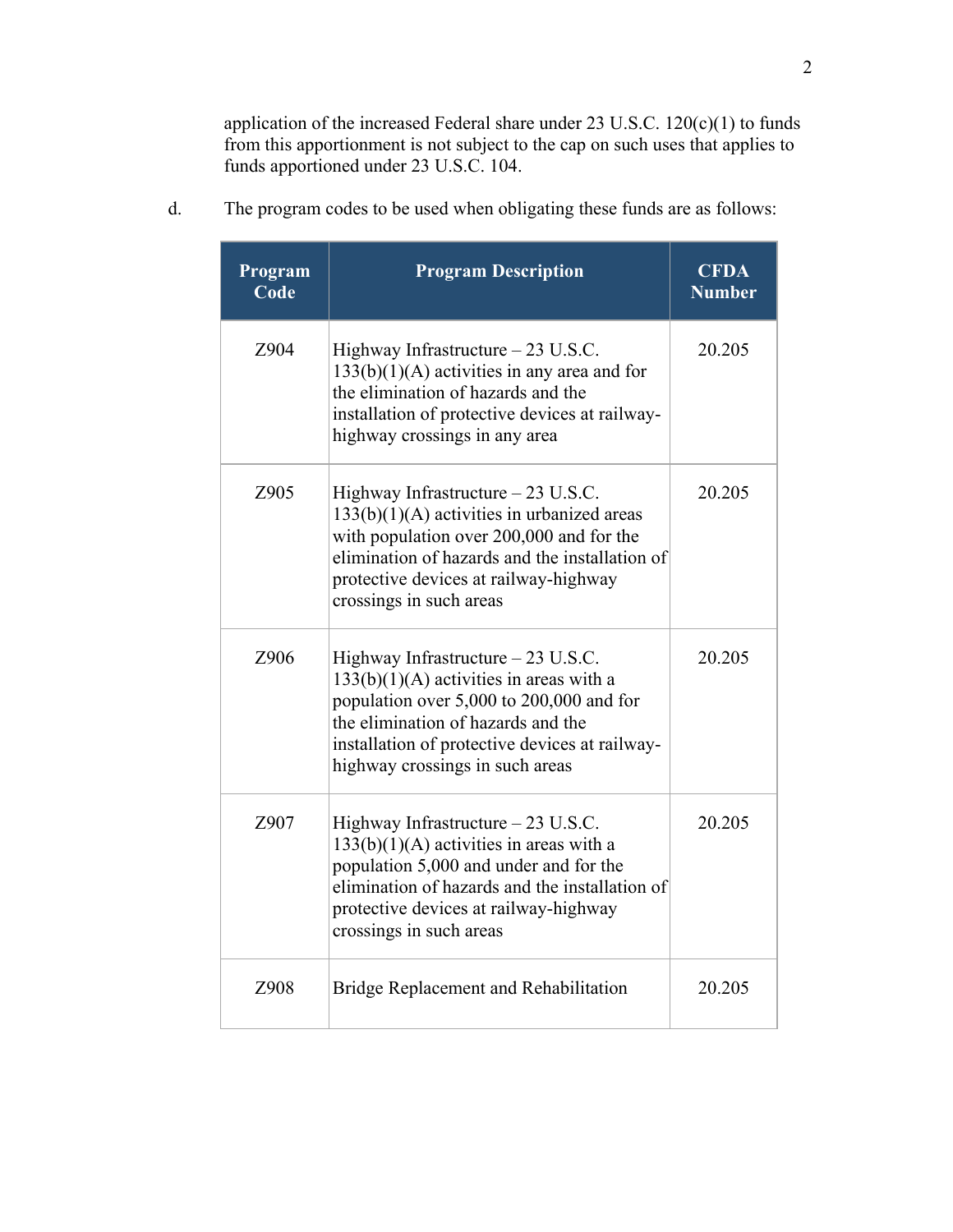## 3. **What is the background information for the Highway Infrastructure Program funds for activities eligible under 23 U.S.C. 133(b)(1)(A) and for the elimination of hazards and the installation of protective devices at railway-highway crossings?**

- a. The funds resulting from this apportionment are eligible to be obligated for activities eligible under section 133(b)(1)(A) of title 23, U.S.C. Eligibilities under section  $133(b)(1)(A)$  are as follows: construction of highways, bridges, tunnels, including designated routes of the Appalachian development highway system and local access roads under section 14501 of title 40, U.S.C. The funds may also be obligated for the elimination of hazards and the installation of protective devices at railway-highway crossings.
- b. The funds available for distribution to the States have been apportioned to the States in the same ratio as the distribution of obligation authority under section 120(a)(5) of the Department of Transportation Appropriations Act, 2019.
- c. The funds made available for activities eligible under section  $133(b)(1)(A)$ of title 23, U.S.C., and for the elimination of hazards and the installation of protective devices at railway-highway crossings shall be suballocated by population in the manner described in section 133(d) of such title, except that the Transportation Alternatives set-aside described in section 133(h) of such title shall not apply.
- d. The funds shall be administered as if apportioned under chapter 1 of title 23, U.S.C.
- e. Pursuant to section 133(c) of title 23, U.S.C., projects may not be undertaken on a road functionally classified as a local road or a rural minor collector unless the road was on a Federal-aid highway system on January 1, 1991, except; (1) for a bridge or tunnel project (other than the construction of a new bridge or tunnel at a new location); (2) for the elimination of hazards and the installation of protective devices at railway-highway crossings; and (3) as approved by the Secretary. Further, 23 U.S.C.  $133(g)(1)$  allowing a portion of Surface Transportation Block Grant funds to be obligated on roads functionally classified as minor collectors does not apply to these funds.
- f. Pursuant to section 133(d)(5) of title 23, U.S.C., programming and expenditure of funds for projects shall be consistent with sections 134 and 135 of title 23, U.S.C. Projects must be identified in the Statewide Transportation Improvement Program/Transportation Improvement Program and be consistent with the Long-Range Statewide Transportation Plan and the Metropolitan Transportation Plan(s).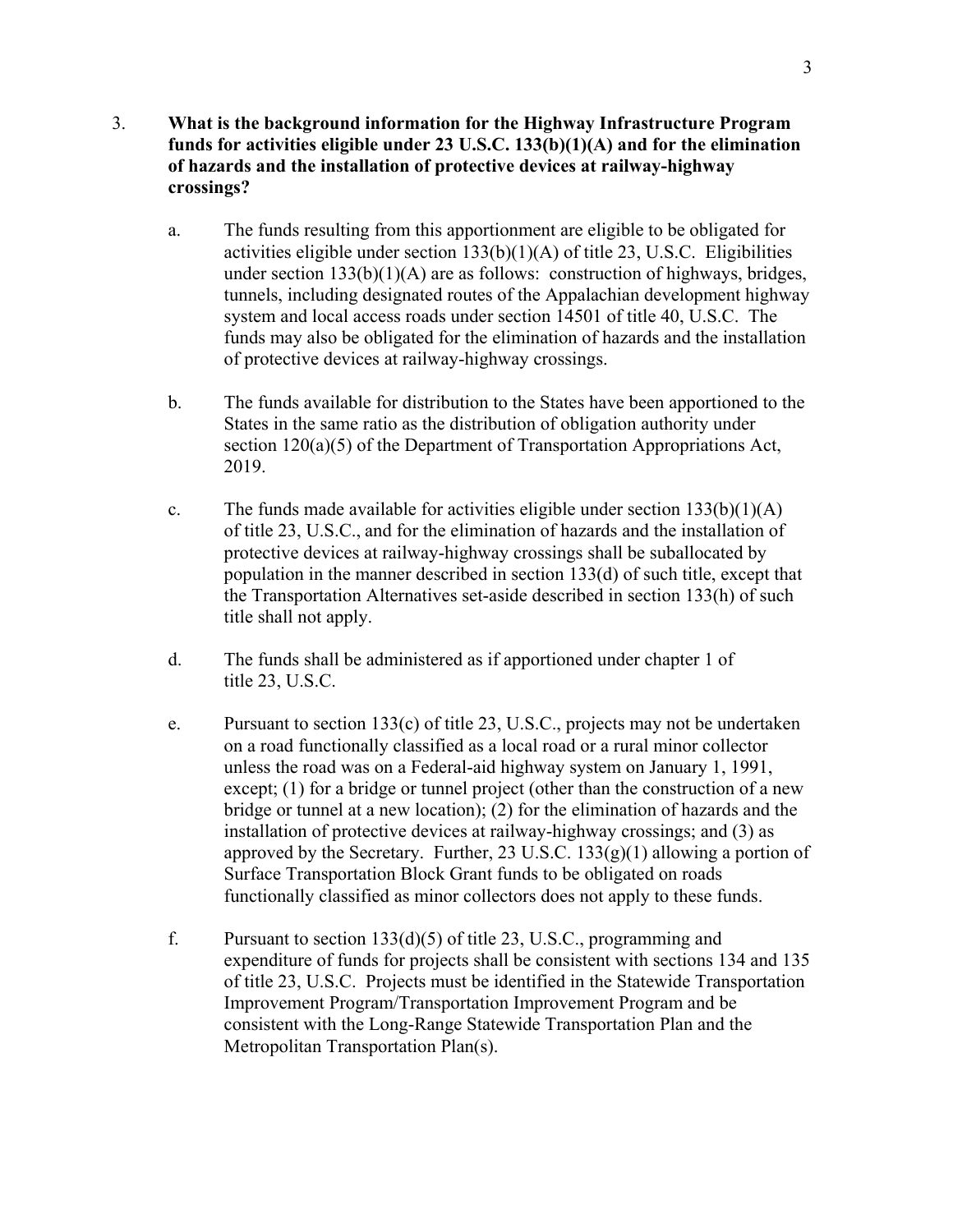- g. States must coordinate with relevant metropolitan planning organizations or rural planning organizations as required under section 133(d)(3) of title 23, U.S.C.
- h. Section 1101(b) of the FAST Act, which deals with amounts for disadvantaged business enterprises, shall apply to funds resulting from this apportionment.

## 4. **What is the background information for the Bridge Replacement and Rehabilitation Program?**

- a. The funds resulting from this apportionment are available to States for which the percentage of total deck area of bridges classified as in poor condition is at least 7.5 percent as determined based on the National Bridge Inventory as of December 31, 2017. Qualifying States include: Alaska, Connecticut, Illinois, Iowa, Louisiana, Maine, Massachusetts, Michigan, Missouri, Montana, New Hampshire, New Jersey, New York, North Carolina, Pennsylvania, Rhode Island, South Dakota, West Virginia, and Wyoming.
- b. The funds available for distribution to qualifying States have been apportioned in the proportion that the percentage of total deck area of bridges classified as in poor condition in each qualifying State bears to the sum of the percentages of total deck area of bridges classified as in poor condition in all qualifying States.
- c. The funds resulting from this apportionment shall be obligated on highway bridge replacement or rehabilitation projects on public roads in areas of a qualifying State that have a population of 200,000 or fewer individuals as calculated based on the latest available data from the decennial census conducted under section 141(a) of title 13, U.S.C.
- d. If a qualifying State has no bridges located in areas with a population of 200,000 or fewer individuals, or has insufficient bridge replacement or rehabilitation needs in areas of the State with a population of 200,000 or fewer individuals, the funds may be used for highway bridge replacement or rehabilitation projects on public roads in any area of the State.
- e. The funds shall be administered as if apportioned under chapter 1 of title 23, U.S.C.
- f. Section 1101(b) of the FAST Act, which deals with amounts for disadvantaged business enterprises, shall apply to funds resulting from this apportionment.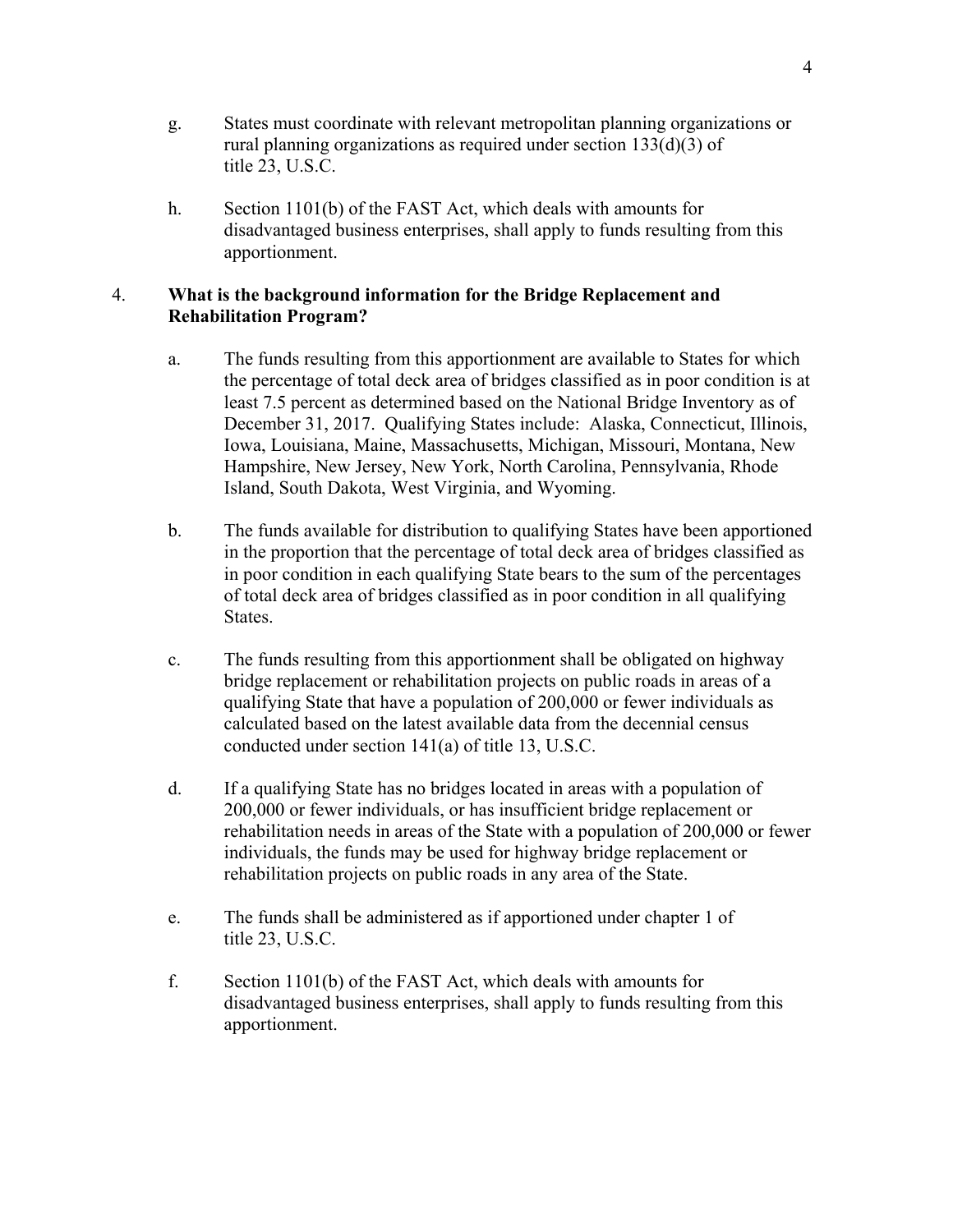## 5. What is the distribution of the Highway Infrastructure Program funds for activities eligible under  $23$  U.S.C.  $133(b)(1)(A)$  and for the elimination of hazards and the installation of protective devices at railway-highway crossings?

- a. The Department of Transportation Appropriations Act, 2019, appropriates a total of \$2,729,000,000 in Highway Infrastructure Program funds for activities eligible under  $23 \text{ U.S.C. } 133(b)(1)(A)$  and for the elimination of hazards and the installation of protective devices at railway-highway crossings.
- The amount of funds available for distribution to the States is \$2,729,000,000.  $\mathbf b$ . The attached tables show the State-by-State distribution of funds.

#### 6. What is the distribution of funds for the Bridge Replacement and Rehabilitation Program?

- The Department of Transportation Appropriations Act, 2019, appropriates a a. total of \$475,000,000 in Highway Infrastructure Program funds for bridge replacement and rehabilitation.
- $\mathbf b$ . The amount of funds available for distribution to the States is \$475,000,000. The attached table shows the State-by-State distribution of funds.
- $7.$ What action is required? Division Administrators should ensure that copies of this Notice are provided to the State departments of transportation.

Blandye L. Skudrulin

Brandye L. Hendrickson Deputy Administrator

**Attachments**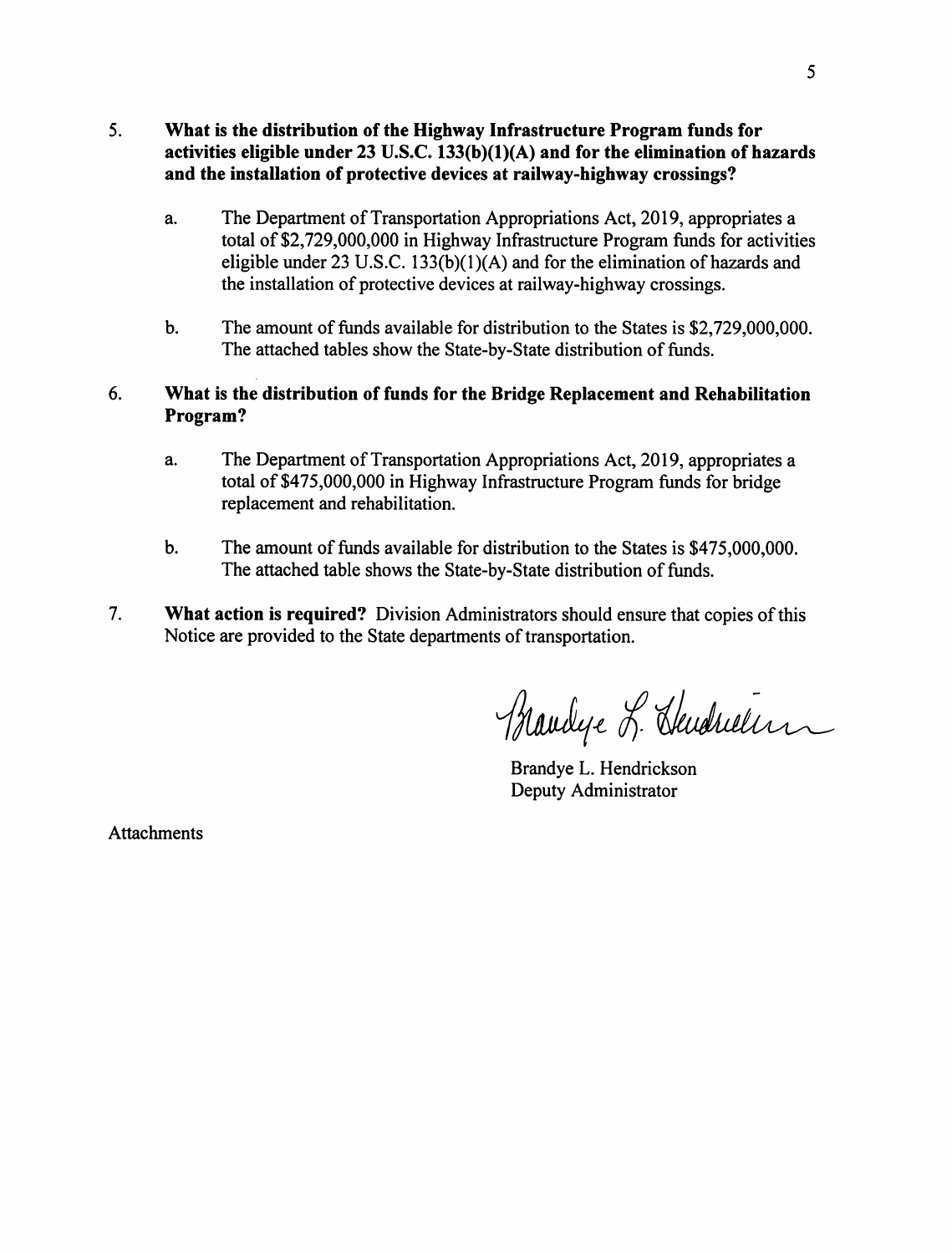# **CERTIFICATE OF APPORTIONMENT FROM THE SUM OF \$3,204,000,000 APPROPRIATED FOR (1) THE HIGHWAY INFRASTRUCTURE PROGRAMS FOR ACTIVITIES ELIGIBLE UNDER SECTION 133(b)(1)(A) OF TITLE 23, UNITED STATES CODE, AND FOR THE ELIMINATION OF HAZARDS AND THE INSTALLATION OF PROTECTIVE DEVICES AT RAILWAY-HIGHWAY CROSSINGS, AND (2) FOR BRIDGE REPLACEMENT AND REHABILITATION**

TO--

The Secretary of the Treasury of the United States and the State departments of transportation:

Pursuant to the Department of Transportation Appropriations Act, 2019, title I of division G, Pub. L. 116-6, and the delegation of authority from the Secretary of Transportation to the Federal Highway Deputy Administrator, Section 1.85 of title 49, Code of Federal Regulations, I certify—

First, that pursuant to the Department of Transportation Appropriations Act, 2019, title I of division G, Pub. L. 116-6, the amount appropriated for the Highway Infrastructure Program for activities eligible under section 133(b)(1)(A) of title 23, United States Code (U.S.C.), and for the elimination of hazards and the installation of protective devices at railway-highway crossings for the fiscal year ending September 30, 2019, is \$2,729,000,000.

Second, that I have computed the apportionment to each State and the District of Columbia of the amounts appropriated for the Highway Infrastructure Program for activities eligible under section 133(b)(1)(A) of title 23, U.S.C., and for the elimination of hazards and the installation of protective devices at railway-highway crossings, and further computed the suballocations distribution within each State and the District of Columbia in the manner provided by law.

Third, that pursuant to the Department of Transportation Appropriations Act, 2019, title I of division G, Pub. L. 116-6, the amount appropriated for the Highway Infrastructure Program for bridge replacement and rehabilitation for the fiscal year ending September 30, 2019, is \$475,000,000.

Fourth, that I have computed the apportionment to each qualifying State of the amounts appropriated for the Highway Infrastructure Program for bridge replacement and rehabilitation in the manner provided by law.

Fifth, that the sums that are hereby apportioned to each State and the District of Columbia, effective immediately, are respectively as follows: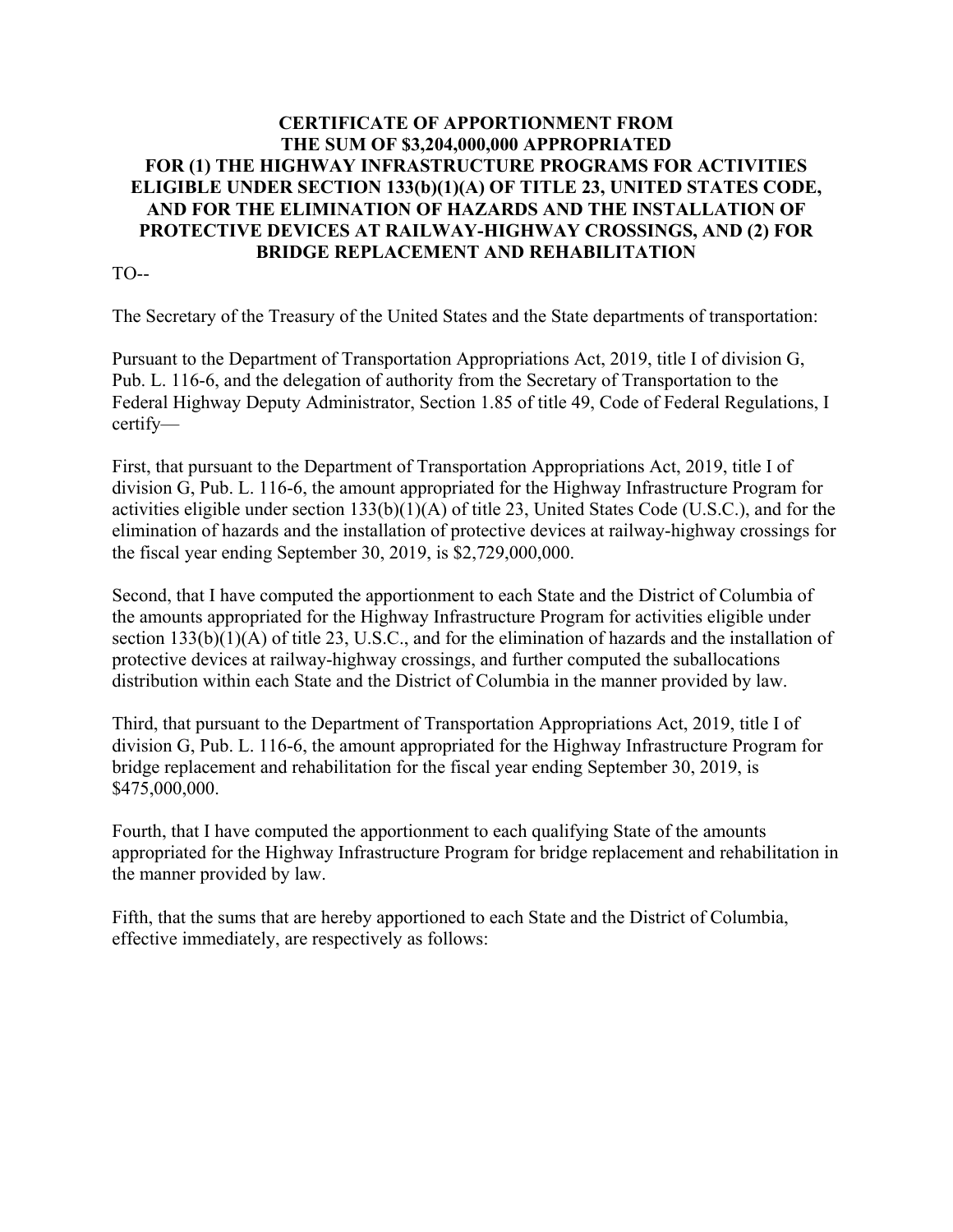# U.S. DEPARTMENT OF TRANSPORTATION<br>FEDERAL HIGHWAY ADMINISTRATION

# APPORTIONMENT OF HIGHWAY INFRASTRUCTURE PROGRAM FUNDS FOR ACTIVITIES ELIGIBLE UNDER SECTION 133(b)(1)(A) OF TITLE 23, UNITED STATES CODE,<br>AND FOR THE ELIMINATION OF HAZARDS AND THE INSTALLATION OF RROTECTIVE DEVICES AT RAI

| Activities Eligible Under Section 133(b)(1)(A) of Title 23, United States Code, and<br>for the Elimination of Hazards and the Installation of Protective Devices at Railway-Highway Crossings |               |                        |                   |                  |               |                                                   |               |
|-----------------------------------------------------------------------------------------------------------------------------------------------------------------------------------------------|---------------|------------------------|-------------------|------------------|---------------|---------------------------------------------------|---------------|
|                                                                                                                                                                                               |               |                        |                   |                  |               |                                                   |               |
|                                                                                                                                                                                               |               | <b>Urbanized Areas</b> | <b>Areas With</b> | Areas With a     |               | <b>Bridge</b>                                     |               |
|                                                                                                                                                                                               | Any           | With a Population      | a Population Over | Population 5,000 |               | Replacement and                                   |               |
| <b>State</b>                                                                                                                                                                                  | Area          | Over 200,000           | 5,000 to 200,000  | and Under        | Subtotal      | Rehabilitation                                    | Total         |
| Alabama                                                                                                                                                                                       | 24,271,700    | 10,097,088             | 6,209,457         | 12,186,321       | 52,764,566    |                                                   | 52,764,566    |
| Alaska                                                                                                                                                                                        | 16,052,310    | 6,666,038              | 5,176,280         | 7,001,697        | 34,896,325    | 19,647,659                                        | 54,543,984    |
| Arizona                                                                                                                                                                                       | 23,431,128    | 19,245,109             | 5,136,162         | 3,124,835        | 50,937,234    |                                                   | 50,937,234    |
| Arkansas                                                                                                                                                                                      | 16,565,878    | 5,113,551              | 5,192,075         | 9,141,274        | 36,012,778    | $\bullet$                                         | 36,012,778    |
| California                                                                                                                                                                                    | 117,661,715   | 111,469,109            | 19,212,526        | 7,442,988        | 255,786,338   | $\ddot{\phantom{0}}$                              | 255,786,338   |
| Colorado                                                                                                                                                                                      | 17,127,571    | 12,785,627             | 4,313,910         | 3,006,741        | 37,233,849    |                                                   | 37,233,849    |
| Connecticut                                                                                                                                                                                   | 16,089,739    | 14, 142, 445           | 2,449,602         | 2,295,907        | 34,977,693    | 31,457,692                                        | 66,435,385    |
| Delaware                                                                                                                                                                                      | 5,417,278     | 3,411,000              | 1,812,899         | 1,135,515        | 11,776,692    |                                                   | 11,776,692    |
| Dist. of Col.                                                                                                                                                                                 | 5,109,413     | 5,998,006              |                   |                  | 11,107,419    | $\ddot{\phantom{0}}$                              | 11,107,419    |
| Florida                                                                                                                                                                                       | 60,612,765    | 55,002,893             | 9.494.178         | 6,657,044        | 131,766,880   | $\bullet$                                         | 131.766,880   |
| Georgia                                                                                                                                                                                       | 41,335,934    | 26,698,012             | 8,792,103         | 13,034,678       | 89,860,727    |                                                   | 89,860,727    |
| Hawaii                                                                                                                                                                                        | 5,415,760     | 3,750,448              | 1,987,124         | 620,059          | 11,773,391    | $\centering \label{eq:reduced}$<br>$\blacksquare$ | 11,773,391    |
| Idaho                                                                                                                                                                                         | 9,155,274     | 2,397,468              | 4,747,272         | 3,602,755        | 19,902,769    |                                                   | 19,902,769    |
| Illinois                                                                                                                                                                                      | 45,538,759    | 38,966,383             | 7,423,772         | 7,068,388        | 98,997,302    | 24,388,389                                        |               |
| Indiana                                                                                                                                                                                       | 30,502,163    | 16,476,476             | 8,778,555         | 10,551,856       | 66,309,050    |                                                   | 123,385,691   |
| lowa                                                                                                                                                                                          | 15,724,859    | 4,008,512              |                   |                  |               | 25,268,011                                        | 66,309,050    |
|                                                                                                                                                                                               |               |                        | 7,044,183         | 7,406,922        | 34,184,476    |                                                   | 59,452,487    |
| Kansas                                                                                                                                                                                        | 12,091,963    | 5,653,740              | 4,247,228         | 4.293.946        | 26,286,877    |                                                   | 26,286,877    |
| <b>Kentucky</b>                                                                                                                                                                               | 21,258,321    | 8,832,667              | 5,295,720         | 10,827,034       | 46,213,742    |                                                   | 46,213,742    |
| Louisiana                                                                                                                                                                                     | 22,454,894    | 11,891,299             | 6,903,882         | 7,564,913        | 48,814,988    | 19,078,089                                        | 67,893,077    |
| Maine                                                                                                                                                                                         | 5,505,658     | 992,147                | 1,257,191         | 4,213,826        | 11,968,822    | 18,506,762                                        | 30,475,584    |
| Marviand                                                                                                                                                                                      | 19,251,848    | 16,500,244             | 3,008,640         | 3.091.112        | 41,851,844    |                                                   | 41,851,844    |
| Massachusetts                                                                                                                                                                                 | 19,463,188    | 19,496,558             | 1,490.350         | 1,861,182        | 42,311,278    | 34,067,970                                        | 76,379,248    |
| Michigan                                                                                                                                                                                      | 33,718,452    | 22,243,982             | 6,716,948         | 10,621,601       | 73,300,983    | 20,238,663                                        | 93,539,646    |
| Minnesota                                                                                                                                                                                     | 20,874,587    | 12,246,245             | 4,856,914         | 7,401,791        | 45,379,537    |                                                   | 45,379,537    |
| Mississippi                                                                                                                                                                                   | 15,474,772    | 4,216,498              | 4,030,320         | 9,919,218        | 33,640,808    |                                                   | 33,640,808    |
| Missouri                                                                                                                                                                                      | 30,292,125    | 17,263,479             | 6,749,187         | 11,547,655       | 65,852,446    | 19,978,105                                        | 85,830,551    |
| Montana                                                                                                                                                                                       | 13,130,967    |                        | 7,865,572         | 7,549,042        | 28,545,581    | 19.770,202                                        | 48,315,783    |
| Nebraska                                                                                                                                                                                      | 9,250,513     | 5,441,603              | 2,145,298         | 3,272,397        | 20,109,811    | ٠                                                 | 20,109,811    |
| Nevada                                                                                                                                                                                        | 11,632,619    | 11,848,404             | 892,495           | 914,784          | 25,288,302    |                                                   | 25,288,302    |
| New Hampshire                                                                                                                                                                                 | 5,290,601     | 1,472,487              | 2,104,588         | 2.633.630        | 11.501.306    | 19,134,508                                        | 30,635,814    |
| New Jersey                                                                                                                                                                                    | 31,995,601    | 33,745,808             | 1,714,882         | 2,099,364        | 69,555,655    | 17,973,428                                        | 87,529,083    |
| New Mexico                                                                                                                                                                                    | 11,751,597    | 5,172,172              | 5,269,099         | 3,354,083        | 25,546,951    |                                                   | 25,546,951    |
| New York                                                                                                                                                                                      | 53,795,821    | 49,905,387             | 5,059,187         | 8,187,041        | 116,947,436   | 25.040,703                                        | 141,988,139   |
| North Carolina                                                                                                                                                                                | 33,386,241    | 17,978,142             | 7,343,879         | 13,870,523       | 72,578,785    | 22,426,710                                        | 95,005,495    |
| North Dakota                                                                                                                                                                                  | 7,946,613     |                        | 5,370,222         | 3,958,411        | 17,275,246    |                                                   | 17,275,246    |
| Ohio                                                                                                                                                                                          | 42,927,124    | 30,005,045             | 8,420,343         | 11,967,322       | 93,319,834    |                                                   | 93,319,834    |
| Oklahoma                                                                                                                                                                                      | 20,290,903    | 9,632,313              | 5,414,700         | 8,772,742        | 44,110,658    | $\ddot{\phantom{0}}$                              | 44,110,658    |
| Oregon                                                                                                                                                                                        | 15,997,834    | 9,678,528              | 5,200,478         | 3,901,061        | 34,777,901    |                                                   | 34,777,901    |
| Pennsylvania                                                                                                                                                                                  | 52.537,413    | 38,319,325             | 9,386,064         | 13,968,965       | 114,211,767   | 23,313,877                                        | 137,525,644   |
| Rhode Island                                                                                                                                                                                  | 7,000,979     | 7,434,092              |                   | 784,448          | 15,219,519    | 54,506,803                                        | 69,726,322    |
| South Carolina                                                                                                                                                                                | 21,424,474    | 10,147,266             | 6,206,593         | 8,796,611        | 46,574,944    |                                                   | 46,574,944    |
| South Dakota                                                                                                                                                                                  | 9,026,803     |                        | 5,542,075         | 5,054,606        | 19,623,484    | 20,786,208                                        | 40,409,692    |
| Tennessee                                                                                                                                                                                     | 27,048,232    | 13,621,890             | 6,940,143         | 11,190,240       | 58,800,505    |                                                   | 58,800,505    |
| Texas                                                                                                                                                                                         | 112,345,281   | 86,657,471             | 22,794,064        | 22,432,056       | 244,228,872   |                                                   | 244,228,872   |
| Utah                                                                                                                                                                                          | 11,114,074    | 9,677,468              | 1,976,148         | 1,393,340        | 24.161.030    |                                                   | 24,161,030    |
| Vermont                                                                                                                                                                                       | 6,498,386     |                        | 2,582,708         | 5,045,831        | 14,126,925    |                                                   | 14,126,925    |
| Virginia                                                                                                                                                                                      | 32,579,001    | 23,131,469             | 5,305,798         | 9,807,647        | 70.823,915    | $\ddot{\phantom{0}}$                              | 70,823,915    |
| Washington                                                                                                                                                                                    | 21,704,770    | 15,223,494             | 5.768,202         | 4,487,816        | 47, 184, 282  |                                                   | 47,184,282    |
| West Virginia                                                                                                                                                                                 | 13,985,172    | 994,685                | 6,366,445         | 9,056,245        | 30,402,547    | 32,202,324                                        | 62,604,871    |
| Wisconsin                                                                                                                                                                                     | 24,081,240    | 11,093,242             | 7,933,398         | 9,242,641        | 52.350,521    |                                                   | 52,350,521    |
| Wyoming                                                                                                                                                                                       | 8,199,688     |                        | 5,931,944         | 3,693,777        | 17,825,409    | 27,213,897                                        | 45,039,306    |
| Total                                                                                                                                                                                         | 1,255,340,001 | 846, 745, 315          | 285,860,803       | 341,053,881      | 2,729,000,000 | 475,000,000                                       | 3,204,000,000 |
|                                                                                                                                                                                               |               |                        |                   |                  |               |                                                   |               |
| Program Code                                                                                                                                                                                  | Z904          | Z905                   | Z906              | Z907             |               | Z908                                              |               |

APPROVED EFFECTIVE MATCH 15, 2019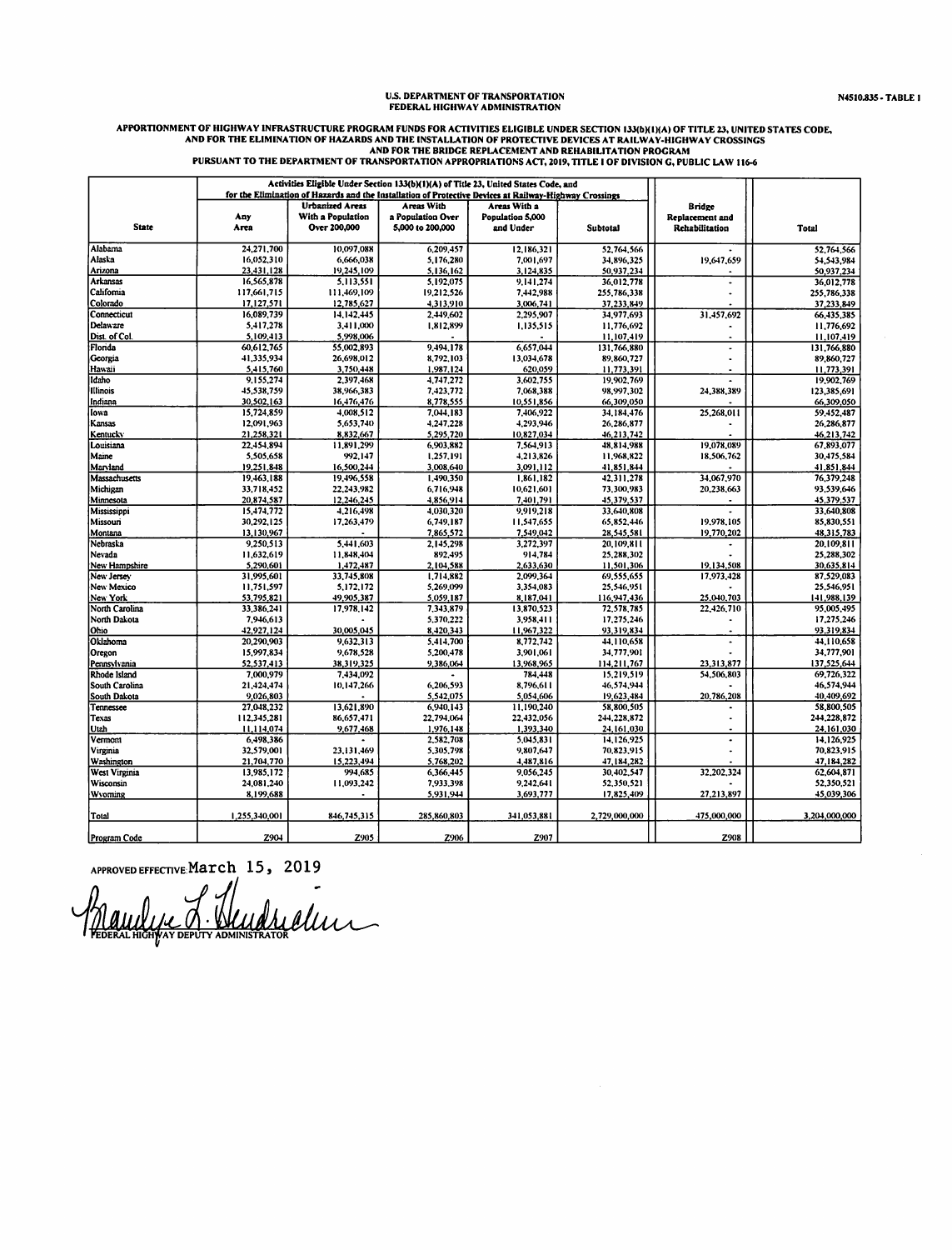# **U.S. DEPARTMENT OF TRANSPORTATION N4510.835 - TABLE 2 FEDERAL HIGHWAY ADMINISTRATION PAGE 1 OF 4**

#### DISTRIBUTION OF HIGHWAY INFRASTRUCTURE PROGRAM FUNDS FOR ACTIVITIES ELIGIBLE UNDER SECTION 133(b)(1)(A) OF TITLE 23, UNITED STATES CODE,<br>AND FOR THE ELIMINATION OF HAZARDS AND THE INSTALLATION OF PROTECTIVE DEVICES AT RAIL **TO URBANIZED AREAS WITHIN A STATE WITH POPULATION OVER 200,000 PURSUANT TO THE DEPARTMENT OF TRANSPORTATION APPROPRIATIONS ACT, 2019, TITLE I OF DIVISION G, PUBLIC LAW 116-6**

| <b>STATE</b>                | <b>URBANIZED AREA</b>                               | <b>POPULATION</b>      | <b>HIGHWAY INFRASTRUCTURE</b><br>PROGRAM SUBALLOCATION |
|-----------------------------|-----------------------------------------------------|------------------------|--------------------------------------------------------|
| Alabama                     |                                                     |                        |                                                        |
|                             | Birmingham                                          | 749,495                | 4,467,874                                              |
|                             | Columbus                                            | 61,264                 | 365,206                                                |
|                             | Huntsville<br>Mobile                                | 286,692<br>326,183     | 1,709,023<br>1,944,435                                 |
|                             | Montgomery                                          | 263,907                | 1,573,197                                              |
|                             | Pensacola                                           | 6,266                  | 37,353                                                 |
|                             | Total                                               | 1,693,807              | 10,097,088                                             |
| Alaska                      |                                                     |                        |                                                        |
|                             | Anchorage<br><b>Total</b>                           | 251,243<br>251,243     | 6,666,038<br>6,666,038                                 |
| Arizona                     |                                                     |                        |                                                        |
|                             | Phoenix--Mesa                                       | 3,629,114              | 15,616,791                                             |
|                             | Tucson                                              | 843,168                | 3,628,318                                              |
|                             | <b>Total</b>                                        | 4,472,282              | 19,245,109                                             |
| Arkansas                    | Fayetteville--Springdale--Rogers                    | 295,081                | 1,967,960                                              |
|                             | Little Rock                                         | 431,388                | 2,877,021                                              |
|                             | Memphis                                             | 40,270                 | 268,570                                                |
|                             | <b>Total</b>                                        | 766,739                | 5,113,551                                              |
| California                  |                                                     |                        |                                                        |
|                             | Antioch<br>Bakersfield                              | 277,634<br>523,994     | 1,029,370<br>1,942,786                                 |
|                             | Concord                                             | 615,968                | 2,283,794                                              |
|                             | Fresno                                              | 654,628                | 2,427,131                                              |
|                             | Indio--Cathedral City                               | 345,580                | 1,281,290                                              |
|                             | Lake Tahoe (Bi-State MPO)                           | 145,000                | 537,609                                                |
|                             | Lancaster--Palmdale                                 | 341,219                | 1,265,121                                              |
|                             | Los Angeles--Long Beach--Anaheim                    | 12,150,996             | 45,051,638                                             |
|                             | Mission Viejo--Lake Forest--San Clemente<br>Modesto | 583,681<br>358,172     | 2,164,085<br>1,327,976                                 |
|                             | Murrieta--Temecula--Menifee                         | 441,546                | 1,637,098                                              |
|                             | Oxnard                                              | 367,260                | 1,361,671                                              |
|                             | Reno                                                | 9                      | 33                                                     |
|                             | Riverside--San Bernardino                           | 1,932,666              | 7,165,649                                              |
|                             | Sacramento                                          | 1,723,634              | 6,390,631                                              |
|                             | San Diego                                           | 2,956,746              | 10,962,579                                             |
|                             | San Francisco--Oakland<br>San Jose                  | 3,281,212<br>1,664,496 | 12,165,585<br>6,171,368                                |
|                             | Santa Clarita                                       | 258,653                | 958,995                                                |
|                             | Santa Rosa                                          | 308,231                | 1,142,813                                              |
|                             | Stockton                                            | 370,583                | 1,373,992                                              |
|                             | Thousand Oaks                                       | 214,811                | 796,444                                                |
|                             | Victorville--Hesperia                               | 328,454                | 1,217,792                                              |
|                             | Visalia<br>Total                                    | 219,454                | 813,659                                                |
| Colorado                    |                                                     | 30,064,627             | 111,469,109                                            |
|                             | Colorado Springs                                    | 559,409                | 2,236,467                                              |
|                             | Denver--Aurora                                      | 2,374,203              | 9,491,852                                              |
|                             | Fort Collins                                        | 264,465                | 1,057,308                                              |
| Connecticut                 | <b>Total</b>                                        | 3,198,077              | 12,785,627                                             |
|                             | Bridgeport--Stamford                                | 877,630                | 4,637,993                                              |
|                             | Hartford                                            | 924,859                | 4,887,583                                              |
|                             | New Haven                                           | 562,839                | 2,974,423                                              |
|                             | New York--Newark                                    | 114                    | 602                                                    |
|                             | Norwich--New London                                 | 188,041                | 993,736                                                |
|                             | Springfield<br>Worcester                            | 89,711<br>32,928       | 474,094<br>174,014                                     |
|                             | <b>Total</b>                                        | 2,676,122              | 14,142,445                                             |
| Delaware                    |                                                     |                        |                                                        |
|                             | Philadelphia                                        | 481,625                | 3,411,000                                              |
|                             | <b>Total</b>                                        | 481,625                | 3,411,000                                              |
| <b>District of Columbia</b> | Washington, DC                                      | 601,723                | 5,998,006                                              |
|                             | <b>Total</b>                                        | 601,723                | 5,998,006                                              |
| Florida                     |                                                     |                        |                                                        |
|                             | <b>Bonita Springs</b>                               | 310,298                | 1,174,332                                              |
|                             | Cape Coral                                          | 530,290                | 2,006,898                                              |
|                             | Jacksonville                                        | 1,065,219              | 4,031,353                                              |
|                             | Kissimmee<br>Lakeland                               | 314,071<br>262,596     | 1,188,611<br>993,802                                   |
|                             | Miami                                               | 5,502,379              | 20,823,916                                             |
|                             | Orlando                                             | 1,510,516              | 5,716,593                                              |
|                             | Palm Bay--Melbourne                                 | 452,791                | 1,713,601                                              |
|                             | Palm Coast--Daytona Beach--Port Orange              | 349,064                | 1,321,043                                              |
|                             | Pensacola                                           | 333,801                | 1,263,280                                              |
|                             | Port St. Lucie                                      | 376,047                | 1,423,161                                              |
|                             | Sarasota--Bradenton<br>Tallahassee                  | 643,260<br>240,223     | 2,434,437<br>909,131                                   |
|                             | Tampa--St. Petersburg                               | 2,441,770              | 9,240,951                                              |
|                             | Winter Haven                                        | 201,289                | 761,784                                                |
|                             | <b>Total</b>                                        | 14,533,614             | 55,002,893                                             |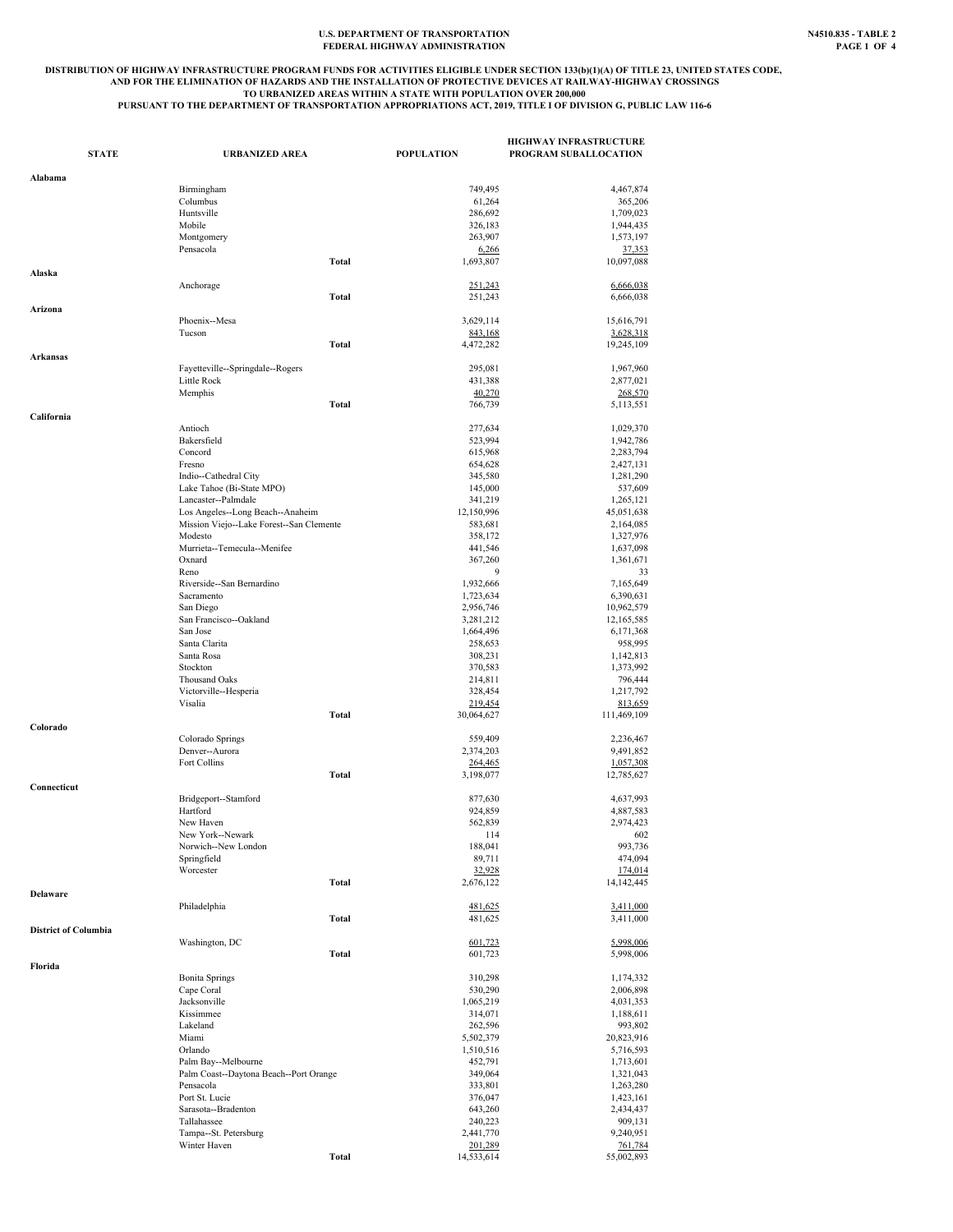#### U.S. DEPARTMENT OF TRANSPORTATION **NASIO.835 - TABLE 2**<br>FEDERAL HIGHWAY ADMINISTRATION PAGE 2 OF 4 **FEDERAL HIGHWAY ADMINISTRATION**

## DISTRIBUTION OF HIGHWAY INFRASTRUCTURE PROGRAM FUNDS FOR ACTIVITIES ELIGIBLE UNDER SECTION 133(b)(1)(A) OF TITLE 23, UNITED STATES CODE,<br>AND FOR THE ELIMINATION OF HAZARDS AND THE INSTALLATION OF PROTECTIVE DEVICES AT RAIL **TO URBANIZED AREAS WITHIN A STATE WITH POPULATION OVER 200,000 PURSUANT TO THE DEPARTMENT OF TRANSPORTATION APPROPRIATIONS ACT, 2019, TITLE I OF DIVISION G, PUBLIC LAW 116-6**

| <b>STATE</b>         | <b>URBANIZED AREA</b>                     |              | <b>POPULATION</b> | <b>HIGHWAY INFRASTRUCTURE</b><br>PROGRAM SUBALLOCATION |
|----------------------|-------------------------------------------|--------------|-------------------|--------------------------------------------------------|
| Georgia              |                                           |              |                   |                                                        |
|                      | Atlanta                                   |              | 4,515,419         | 22,617,426                                             |
|                      | Augusta-Richmond County                   |              | 283,283           | 1,418,945                                              |
|                      | Chattanooga                               |              | 78,364            | 392,520                                                |
|                      | Columbus                                  |              | 192,338           | 963,408                                                |
|                      | Savannah                                  |              | 260,677           | 1,305,713                                              |
|                      |                                           | Total        | 5,330,081         | 26,698,012                                             |
| Hawaii               |                                           |              |                   |                                                        |
|                      | Honolulu                                  |              | 802,459           | 3,750,448                                              |
|                      |                                           | <b>Total</b> | 802,459           | 3,750,448                                              |
| Idaho                |                                           |              |                   |                                                        |
|                      | <b>Boise City</b>                         |              | 349,684           | 2,397,468                                              |
|                      |                                           | Total        | 349,684           | 2,397,468                                              |
| Illinois             |                                           |              |                   |                                                        |
|                      | Chicago                                   |              | 8,018,716         | 33,409,802                                             |
|                      | Davenport                                 |              | 137,150           | 571,432                                                |
|                      | Peoria                                    |              | 266,921           | 1,112,120                                              |
|                      | Rockford                                  |              | 296,863           | 1,236,873                                              |
|                      | Round Lake Beach--McHenry--Grayslake      |              | 259,811           | 1,082,497                                              |
|                      | St. Louis                                 |              | 372,895           | 1,553,659                                              |
|                      |                                           | Total        | 9,352,356         | 38,966,383                                             |
| Indiana              |                                           |              |                   |                                                        |
|                      | Chicago                                   |              | 589,492           | 3,255,478                                              |
|                      | Cincinnati                                |              | 10,225            | 56,468                                                 |
|                      | Evansville                                |              | 200,768           | 1,108,744                                              |
|                      | Fort Wayne                                |              | 313,492           | 1,731,264                                              |
|                      |                                           |              |                   |                                                        |
|                      | Indianapolis                              |              | 1,487,483         | 8,214,646<br>774,146                                   |
|                      | Louisville/Jefferson County<br>South Bend |              | 140,180           |                                                        |
|                      |                                           |              | 241,870           | 1,335,730                                              |
|                      |                                           | Total        | 2,983,510         | 16,476,476                                             |
| Iowa                 |                                           |              |                   |                                                        |
|                      | Davenport                                 |              | 142,901           | 865,919                                                |
|                      | Des Moines                                |              | 450,070           | 2,727,233                                              |
|                      | Omaha                                     |              | 68,546            | 415,360                                                |
|                      |                                           | <b>Total</b> | 661,517           | 4,008,512                                              |
| Kansas               |                                           |              |                   |                                                        |
|                      | Kansas City                               |              | 663,508           | 3,301,104                                              |
|                      | Wichita                                   |              | 472,870           | 2,352,636                                              |
|                      |                                           | <b>Total</b> | 1,136,378         | 5,653,740                                              |
| Kentucky             |                                           |              |                   |                                                        |
|                      | Cincinnati                                |              | 328,060           | 1,886,652                                              |
|                      | Evansville                                |              | 28,583            | 164,379                                                |
|                      | Huntington                                |              | 56,594            | 325,468                                                |
|                      | Lexington-Fayette                         |              | 290,263           | 1,669,284                                              |
|                      | Louisville/Jefferson County               |              | 832,366           | 4,786,884                                              |
|                      |                                           | Total        | 1,535,866         | 8,832,667                                              |
| Louisiana            |                                           |              |                   |                                                        |
|                      | <b>Baton Rouge</b>                        |              | 594,309           | 3,455,715                                              |
|                      | Lafayette                                 |              | 252,720           | 1,469,485                                              |
|                      | New Orleans                               |              | 899,703           | 5,231,482                                              |
|                      | Shreveport                                |              | 298,317           | 1,734,617                                              |
|                      |                                           | <b>Total</b> | 2,045,049         | 11,891,299                                             |
| Maine                |                                           |              |                   |                                                        |
|                      | Portland                                  |              | 203,914           | 992,147                                                |
|                      |                                           | Total        | 203,914           | 992,147                                                |
| Maryland             |                                           |              |                   |                                                        |
|                      | Aberdeen--Bel Air South--Bel Air North    |              | 213,751           | 836,707                                                |
|                      | Baltimore                                 |              | 2,203,663         | 8,626,020                                              |
|                      | Philadelphia                              |              | 48,690            | 190,592                                                |
|                      | Washington, DC                            |              | 1,749,163         | 6,846,925                                              |
|                      |                                           | Total        | 4,215,267         | 16,500,244                                             |
| <b>Massachusetts</b> |                                           |              |                   |                                                        |
|                      | <b>Barnstable Town</b>                    |              | 246,695           | 860,847                                                |
|                      | <b>Boston</b>                             |              | 4,087,709         | 14,264,147                                             |
|                      | Nashua                                    |              | 7,318             | 25,536                                                 |
|                      | Providence                                |              | 260,276           | 908,239                                                |
|                      | Springfield                               |              | 531,589           | 1,854,991                                              |
|                      | Worcester                                 |              | 453,586           | 1,582,798                                              |
|                      |                                           | Total        | 5,587,173         | 19,496,558                                             |
| Michigan             |                                           |              |                   |                                                        |
|                      | Ann Arbor                                 |              | 306,022           | 1,225,573                                              |
|                      | Detroit                                   |              | 3,734,090         | 14,954,484                                             |
|                      | Flint                                     |              | 356,218           | 1,426,601                                              |
|                      | Grand Rapids                              |              | 569,935           | 2,282,506                                              |
|                      | Kalamazoo                                 |              | 209,703           | 839,830                                                |
|                      | Lansing                                   |              | 313,532           | 1,255,650                                              |
|                      | South Bend                                |              | 36,295            | 145,356                                                |
|                      | Toledo                                    |              | 28,461            | 113,982                                                |
|                      |                                           | Total        | 5,554,256         | 22,243,982                                             |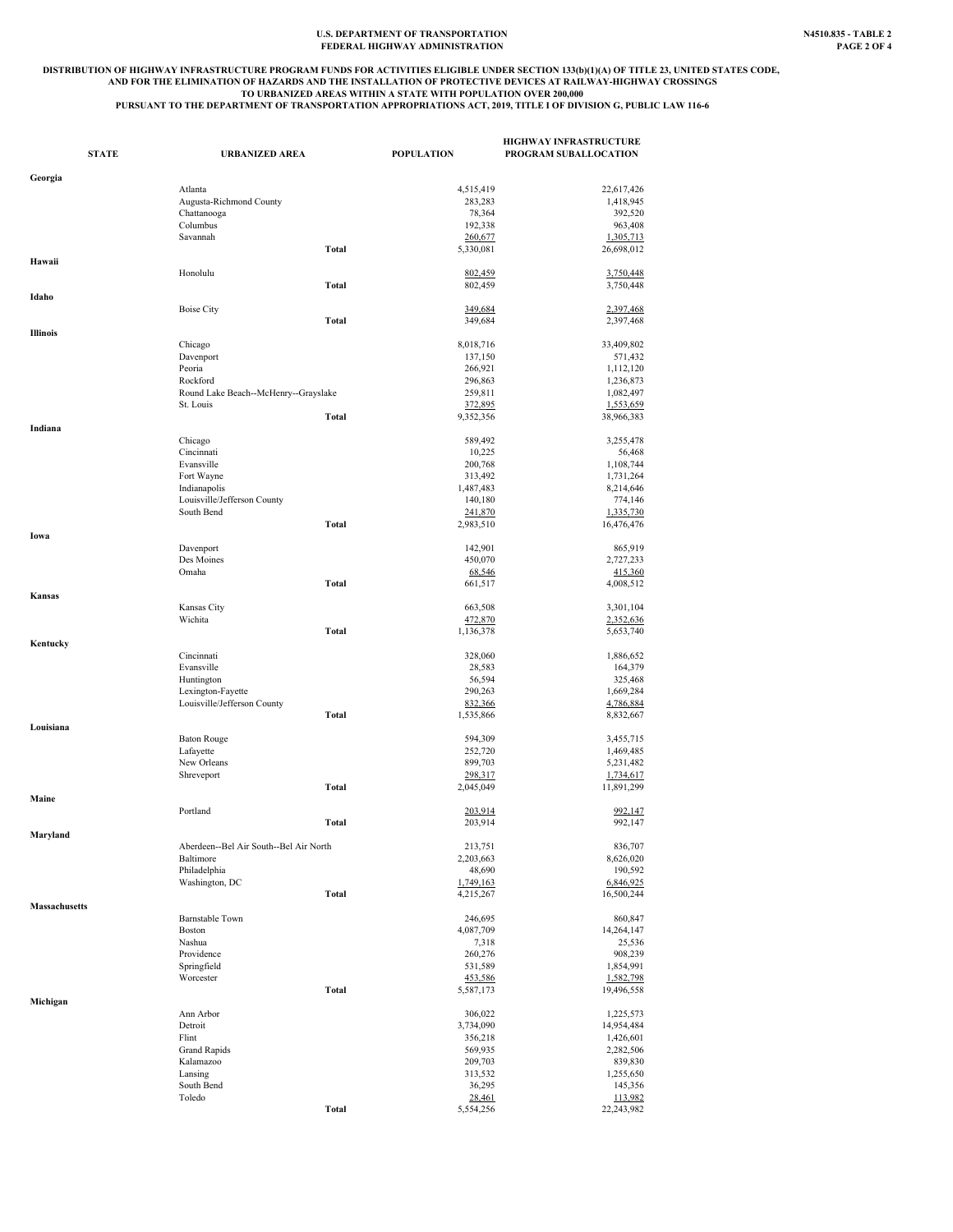#### U.S. DEPARTMENT OF TRANSPORTATION **NASIO.835 - TABLE 2**<br>FEDERAL HIGHWAY ADMINISTRATION **PAGE 3** OF 4 **FEDERAL HIGHWAY ADMINISTRATION**

## DISTRIBUTION OF HIGHWAY INFRASTRUCTURE PROGRAM FUNDS FOR ACTIVITIES ELIGIBLE UNDER SECTION 133(b)(1)(A) OF TITLE 23, UNITED STATES CODE,<br>AND FOR THE ELIMINATION OF HAZARDS AND THE INSTALLATION OF PROTECTIVE DEVICES AT RAIL **TO URBANIZED AREAS WITHIN A STATE WITH POPULATION OVER 200,000 PURSUANT TO THE DEPARTMENT OF TRANSPORTATION APPROPRIATIONS ACT, 2019, TITLE I OF DIVISION G, PUBLIC LAW 116-6**

| <b>STATE</b>          | <b>URBANIZED AREA</b>                             |              | <b>POPULATION</b>    | <b>HIGHWAY INFRASTRUCTURE</b><br>PROGRAM SUBALLOCATION |
|-----------------------|---------------------------------------------------|--------------|----------------------|--------------------------------------------------------|
| Minnesota             |                                                   |              |                      |                                                        |
|                       | Minneapolis-St. Paul                              |              | 2,650,614            | 12,246,245                                             |
| Mississippi           |                                                   | <b>Total</b> | 2,650,614            | 12,246,245                                             |
|                       | Gulfport                                          |              | 208,948              | 1,279,197                                              |
|                       | Jackson                                           |              | 351,478              | 2,151,777                                              |
|                       | Memphis                                           | Total        | 128,310              | 785,524                                                |
| Missouri              |                                                   |              | 688,736              | 4,216,498                                              |
|                       | Fayetteville--Springdale--Rogers                  |              | $\overline{c}$       | 12                                                     |
|                       | Kansas City                                       |              | 855,909              | 5,082,112                                              |
|                       | St. Louis<br>Springfield                          |              | 1,777,811<br>273,724 | 10,556,070<br>1,625,285                                |
|                       |                                                   | Total        | 2,907,446            | 17,263,479                                             |
| Nebraska              |                                                   |              |                      |                                                        |
|                       | Lincoln<br>Omaha                                  |              | 258,719<br>656,462   | 1,538,325<br>3,903,278                                 |
|                       |                                                   | <b>Total</b> | 915,181              | 5,441,603                                              |
| Nevada                |                                                   |              |                      |                                                        |
|                       | Lake Tahoe (Bi-State MPO)<br>Las Vegas--Henderson |              | 65,000<br>1,886,011  | 328,681<br>9,536,857                                   |
|                       | Reno                                              |              | 392,132              | 1,982,866                                              |
|                       |                                                   | Total        | 2,343,143            | 11,848,404                                             |
| <b>New Hampshire</b>  | <b>Boston</b>                                     |              | 93,038               | 438,925                                                |
|                       | Nashua                                            |              | 219,082              | 1,033,562                                              |
|                       |                                                   | <b>Total</b> | 312,120              | 1,472,487                                              |
| <b>New Jersey</b>     | Allentown                                         |              | 32,443               | 138,601                                                |
|                       | <b>Atlantic City</b>                              |              | 248,402              | 1,061,204                                              |
|                       | New York--Newark                                  |              | 6,159,466            | 26,313,997                                             |
|                       | Philadelphia                                      |              | 1,150,865            | 4,916,637                                              |
|                       | Poughkeepsie--Newburgh<br>Trenton                 |              | 11,228<br>296,668    | 47,967<br>1,267,402                                    |
|                       |                                                   | <b>Total</b> | 7,899,072            | 33,745,808                                             |
| <b>New Mexico</b>     |                                                   |              |                      |                                                        |
|                       | Albuquerque<br>El Paso                            |              | 741,318<br>30,712    | 4,966,419<br>205,753                                   |
|                       |                                                   | Total        | 772,030              | 5,172,172                                              |
| <b>New York</b>       |                                                   |              |                      |                                                        |
|                       | Albany--Schenectady<br>Bridgeport--Stamford       |              | 594,962<br>45,681    | 1,938,931<br>148,871                                   |
|                       | Buffalo                                           |              | 935,906              | 3,050,039                                              |
|                       | New York--Newark                                  |              | 12, 191, 715         | 39,731,780                                             |
|                       | Poughkeepsie--Newburgh<br>Rochester               |              | 412,338<br>720,572   | 1,343,775<br>2,348,284                                 |
|                       | Syracuse                                          |              | 412,317              | 1,343,707                                              |
|                       |                                                   | Total        | 15,313,491           | 49,905,387                                             |
| <b>North Carolina</b> | Asheville                                         |              | 280,648              | 1,153,514                                              |
|                       | Charlotte                                         |              | 1,180,484            | 4,852,001                                              |
|                       | Concord                                           |              | 214,881              | 883,199                                                |
|                       | Durham                                            |              | 347,602              | 1,428,706                                              |
|                       | Favetteville<br>Greensboro                        |              | 310,282<br>311,810   | 1,275,315<br>1,281,595                                 |
|                       | Hickory                                           |              | 212,195              | 872,159                                                |
|                       | Myrtle Beach--Socastee                            |              | 20,279               | 83,350                                                 |
|                       | Raleigh<br>Wilmington                             |              | 884,891<br>219,957   | 3,637,061<br>904,063                                   |
|                       | Winston-Salem                                     |              | 391,024              | 1,607,179                                              |
|                       |                                                   | Total        | 4,374,053            | 17,978,142                                             |
| Ohio                  | Akron                                             |              | 569,499              | 2,487,634                                              |
|                       | Canton                                            |              | 279,245              | 1,219,773                                              |
|                       | Cincinnati                                        |              | 1,286,542            | 5,619,756                                              |
|                       | Cleveland<br>Columbus                             |              | 1,780,673            | 7,778,174                                              |
|                       | Dayton                                            |              | 1,368,035<br>724,091 | 5,975,726<br>3,162,909                                 |
|                       | Huntington                                        |              | 33,775               | 147,533                                                |
|                       | Toledo                                            |              | 479,182              | 2,093,119                                              |
|                       | Youngstown                                        | <b>Total</b> | 348,073<br>6,869,115 | 1,520,421<br>30,005,045                                |
| Oklahoma              |                                                   |              |                      |                                                        |
|                       | Oklahoma City                                     |              | 861,505              | 5,470,253                                              |
|                       | Tulsa                                             | <b>Total</b> | 655,479<br>1,516,984 | 4,162,060<br>9,632,313                                 |
| Oregon                |                                                   |              |                      |                                                        |
|                       | Eugene                                            |              | 247,421              | 1,212,867                                              |
|                       | Portland<br>Salem                                 |              | 1,490,336<br>236,632 | 7,305,682<br>1,159,979                                 |
|                       |                                                   | <b>Total</b> | 1,974,389            | 9,678,528                                              |